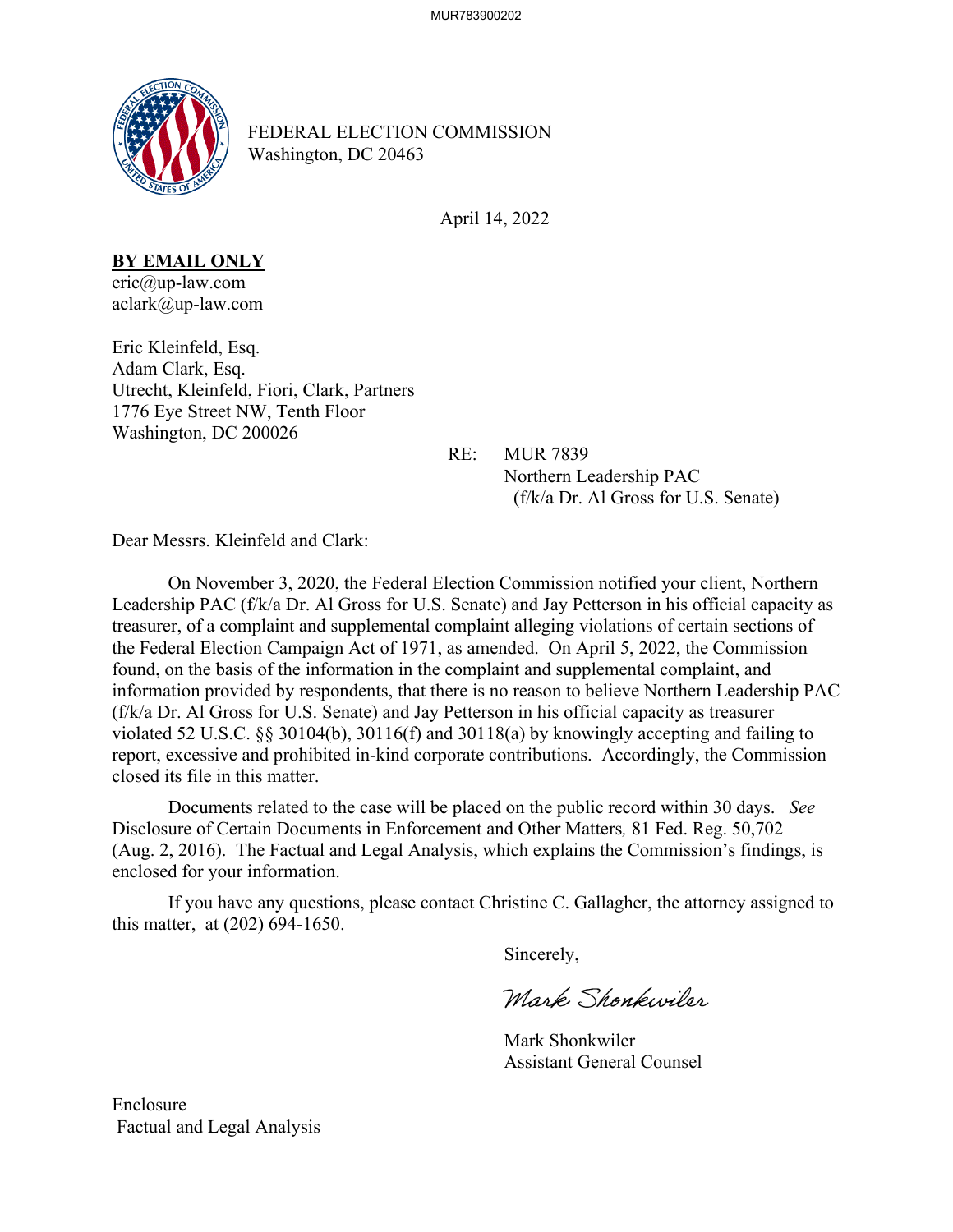# 1 **FEDERAL ELECTION COMMISSION** 2 **FACTUAL AND LEGAL ANALYSIS**

|    | <b>RESPONDENTS:</b> Westerleigh Press, Inc.           | <b>MUR 7839</b> |
|----|-------------------------------------------------------|-----------------|
| 6  | Big Sky Values (f/k/a Montanans for Bullock           |                 |
|    | and Sue Jackson in her official capacity as treasurer |                 |
|    | Jaime Harrison for U.S. Senate and David Adams        |                 |
|    | in his official capacity as treasurer                 |                 |
| 10 | Northern Leadership PAC (f/k/a Dr. Al Gross for       |                 |
| 11 | U.S. Senate) and Jay Petterson in his official        |                 |
| 12 | capacity as treasurer                                 |                 |
| 13 | Unknown Respondents                                   |                 |
| 14 |                                                       |                 |

## 15 **I. INTRODUCTION**

3 4

16 This matter was generated by a Complaint filed with the Federal Election Commission by 17 Steve Daines for Montana and Lorna Kuney in her official capacity as treasurer and the National 18 Republican Senatorial Committee. The Complaint alleges that Westerleigh Press, Inc., a 19 political print and mail vendor, and unknown Westerleigh Press customers sent anonymous 20 mailings to voters in Montana, Alaska, and South Carolina shortly before the 2020 general 21 election that expressly advocated against the Republican candidates running for Senate in those 22 states. Specifically, the Complaint alleges that the mailings lacked required disclaimers and 23 were not reported as independent expenditures in violation of the Federal Election Campaign Act 24 of 1971, as amended (the "Act"). The Complaint further alleges that the mailings may have been 25 coordinated with the campaigns of the featured candidates' Democratic opponents, Steve 26 Bullock, Al Gross, and Jaime Harrison and, therefore, the mailings were coordinated 27 communications that resulted in excessive, prohibited, and unreported in-kind contributions. 28 Westerleigh Press denies that it paid for the mailings, asserting that it was a paid vendor 29 that acted on behalf of its customers, and that it is not required to ensure that its customers' 30 mailings have disclaimers. Further, Westerleigh Press asserts that the customers who sent the 31 mailings are not federal political committees and thus are not required to include disclaimers,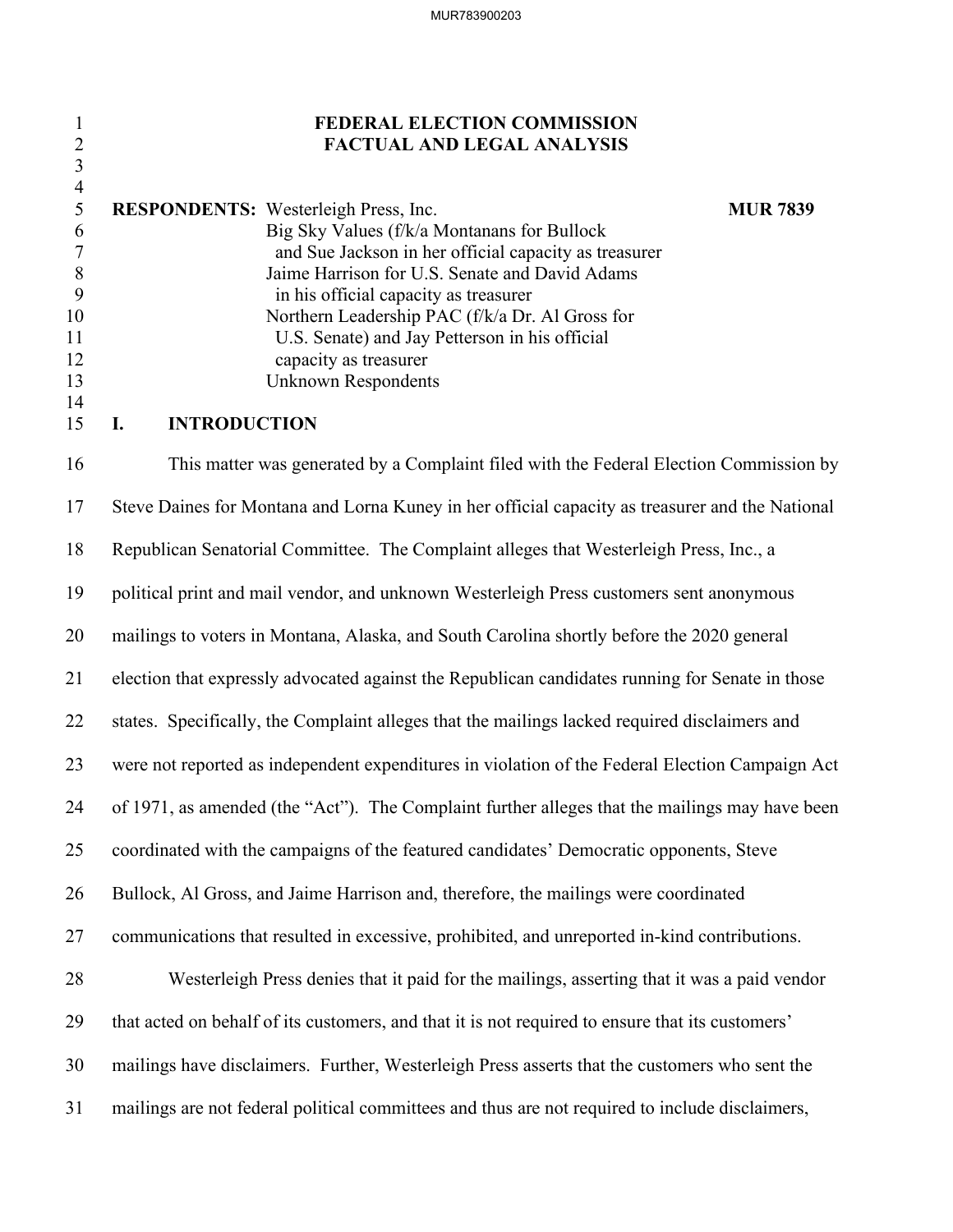### MUR783900204

MUR 7839 (Westerleigh Press, Inc., *et al*.) Factual and Legal Analysis Page 2 of 17

| $\mathbf{1}$     | unless they contained express advocacy or were coordinated communications. Westerleigh Press       |
|------------------|----------------------------------------------------------------------------------------------------|
| $\overline{2}$   | asserts that the mailings do not contain express advocacy and, to the best of its knowledge, its   |
| 3                | customers did not coordinate the mailings with any political committee. Big Sky Values (f/k/a      |
| $\overline{4}$   | Montanans for Bullock) and Sue Jackson in her official capacity as treasurer (the "Bullock         |
| 5                | Committee"), Jaime Harrison for U.S. Senate and David Adams in his official capacity as            |
| 6                | treasurer (the "Harrison Committee"), and Northern Leadership PAC (f/k/a Dr. Al Gross for U.S.     |
| $\tau$           | Senate) and Jay Petterson in his official capacity as treasurer (the "Gross Committee") filed      |
| $8\,$            | separate responses asserting that the allegations are speculative, they had no involvement with    |
| $\boldsymbol{9}$ | the mailings, and that they did not coordinate with whomever sent them.                            |
| 10               | As discussed below, while the mailings criticize the incumbent officeholders' purported            |
| 11               | positions on various issues, they do not constitute express advocacy. Based on the information     |
| 12               | from Westerleigh Press that none of the customers who paid for the mailings were federal           |
| 13               | political committees and given the lack of express advocacy, there is no basis to find a violation |
| 14               | of the Act's disclaimer or independent expenditure reporting requirements. Further, there is no    |
| 15               | information suggesting that the mailings were coordinated with any candidate or candidate          |
| 16               | committee, resulting in an in-kind contribution.                                                   |
| 17               | Therefore, the Commission finds no reason to believe that Westerleigh Press and                    |
| 18               | Unknown Respondents violated 52 U.S.C. § 30120 by failing to include required disclaimers.         |
| 19               | The Commission further finds no reason to believe that Westerleigh Press and Unknown               |
| 20               | Respondents violated 52 U.S.C. § 30104(c) by failing to report independent expenditures. In        |
| 21               | addition, the Commission finds no reason to believe that Westerleigh Press and Unknown             |
| 22               | Respondents made, and the Respondent political committees knowingly accepted and failed to         |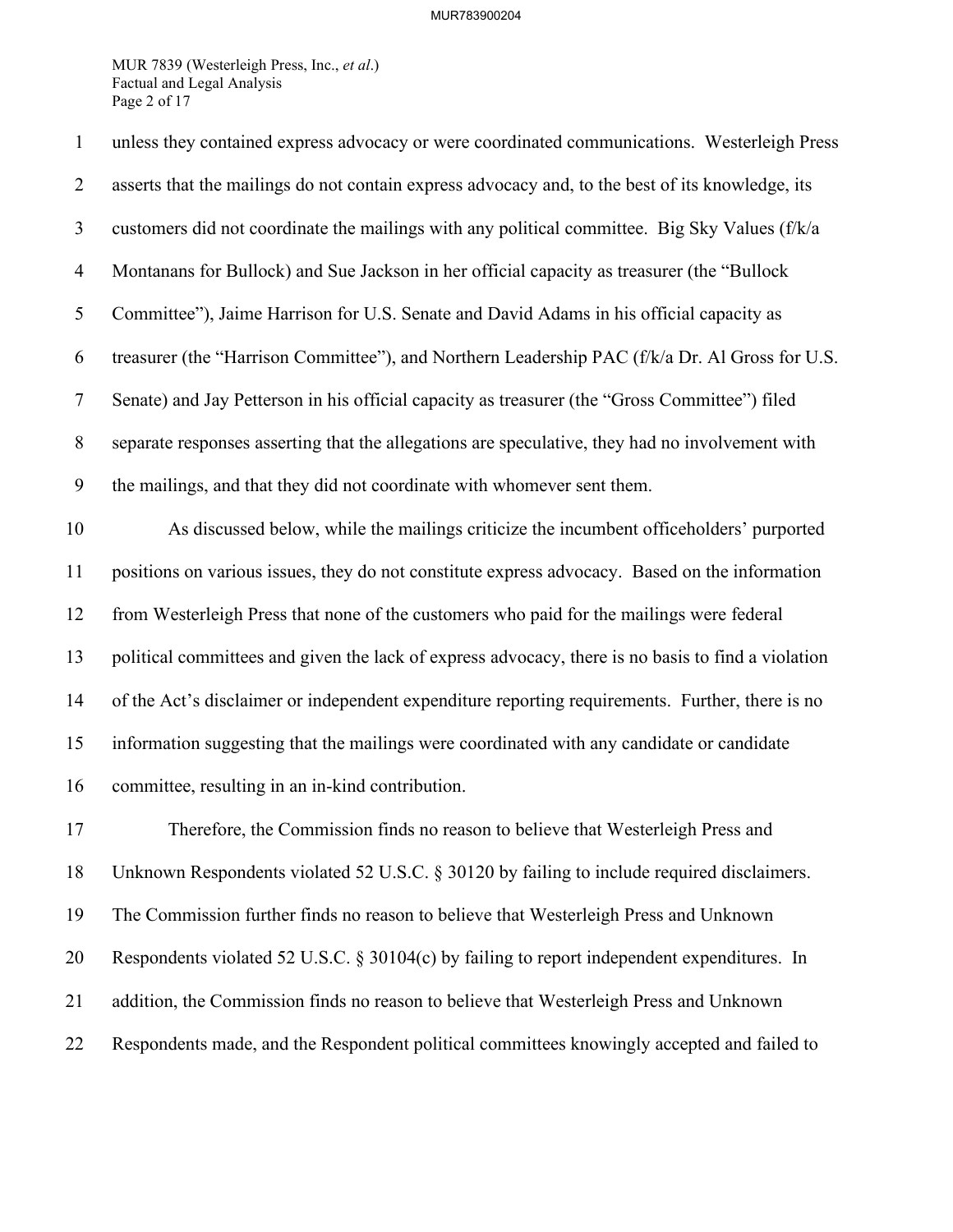MUR 7839 (Westerleigh Press, Inc., *et al*.) Factual and Legal Analysis Page 3 of 17

1 report, excessive and prohibited in-kind corporate contributions, in violation of 52 U.S.C.

2 §§ 30104(b), 30116(a)(1)(A), (f) and 30118(a).

# 3 **II. FACTUAL BACKGROUND**

4 The Complaint attaches copies of five anonymous mailings it asserts were mailed to 5 voters in Montana, Alaska, and South Carolina on or about October 22, 2020, 12 days before the 6 November 2, 2020, general elections for U.S. Senate.<sup>[1](#page-3-0)</sup> The Complaint surmises, given the use of 7 a bulk-mail permit and mail and print vendor, that more than 500 pieces were mailed in each of 8 the three states; the pre-paid postage number on the bulk mail permit indicates that the mailings 9 were each sent by Westerleigh Press.<sup>[2](#page-3-1)</sup> The Complaint states the mailings were a "dirty trick" 10 designed to suppress the vote for the featured Republican Party candidates by making false 11 statements as to their policy positions.<sup>[3](#page-3-2)</sup>

<span id="page-3-0"></span><sup>1</sup> Compl. at 2 (Oct. 27, 2020); Supp. Compl. at 2 (Oct. 28, 2020). Complainants do not explain how they acquired the mailings or dates of the mailings. However, information regarding the locations of some of the mailings appears on the address labels. *See, e.g.*, Compl., Exs. 1, 2 (mailings containing labels addressed to individuals with Montana addresses); Supp. Compl., Ex. 4 (addressee label cut-off); Ex. 5 (addressee label crossed out). *But see id.*, Ex. 6 (no address label).

<span id="page-3-1"></span><sup>2</sup> Compl. at 2; Supp. Compl. at 2.

<span id="page-3-2"></span><sup>3</sup> Supp. Compl. at 2.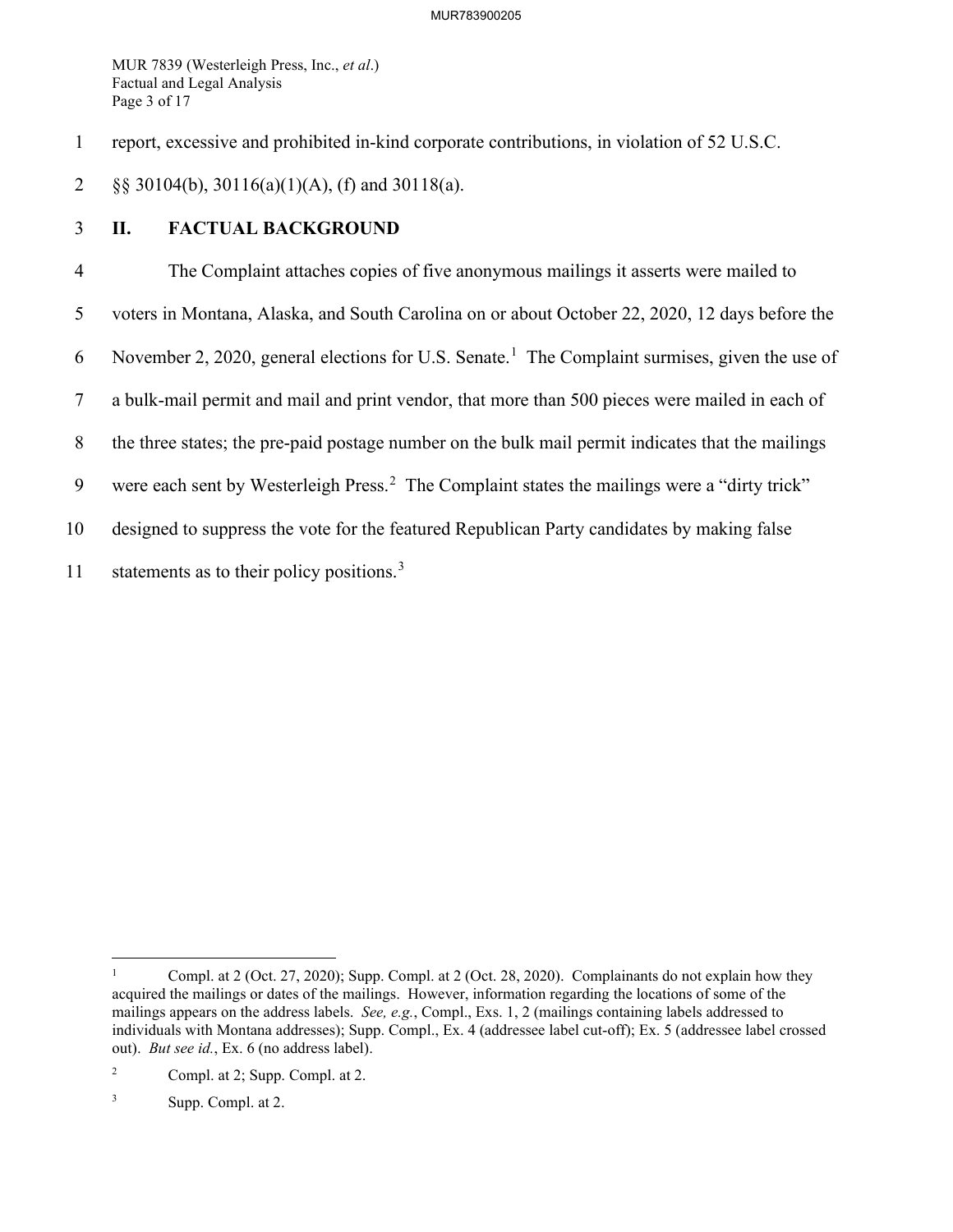MUR 7839 (Westerleigh Press, Inc., *et al*.) Factual and Legal Analysis Page 4 of 17

| <b>Mailing</b> | <b>Featured</b><br>Candidate | <b>Description</b>                                                                                                                                                                                                                                                                                                                                                                                                                                                                                                                                                                                                                                                                                      |
|----------------|------------------------------|---------------------------------------------------------------------------------------------------------------------------------------------------------------------------------------------------------------------------------------------------------------------------------------------------------------------------------------------------------------------------------------------------------------------------------------------------------------------------------------------------------------------------------------------------------------------------------------------------------------------------------------------------------------------------------------------------------|
| 1              | <b>Steve Daines</b>          | The front contains Daines's photograph with a picture<br>of the Capitol in the background, and money floating<br>in air around him. The text states "Steve Daines is on<br>a government spending spree." The back of the mail<br>piece contains a picture of a person with his or her<br>head lying on a desk holding up a sign reading<br>"Help!" with money floating in air, and states: "Call<br>Steve Daines at 202-224-2651 and tell him to stop<br>spending our families into government debt." The<br>mail piece also contains a quote from Fox News, and<br>information about the legislative bill Daines voted<br>for. $4$                                                                     |
| $\overline{2}$ | <b>Steve Daines</b>          | The front contains Daines's photograph with money<br>scattered behind him, and sets forth: "Even before the<br>pandemic Steve Daines voted for over \$2 trillion in<br>new government spending." The back of the mail<br>piece contains a photograph of two adults and one<br>child with a picture of an anvil and \$19,000 printed on<br>it. The text on the back sets forth: "Montana families"<br>are footing the bill for Steve Daines's spending spree"<br>along with information about the related legislative<br>bill. The back contains the same message as the first<br>mailing: "Call Steve Daines at 202-224-2651 and tell<br>him to stop spending our families into government<br>$debt.$ " |

<span id="page-4-0"></span><sup>4</sup> Compl., Ex. 1.

<span id="page-4-1"></span><sup>5</sup> *Id*. at Ex. 2.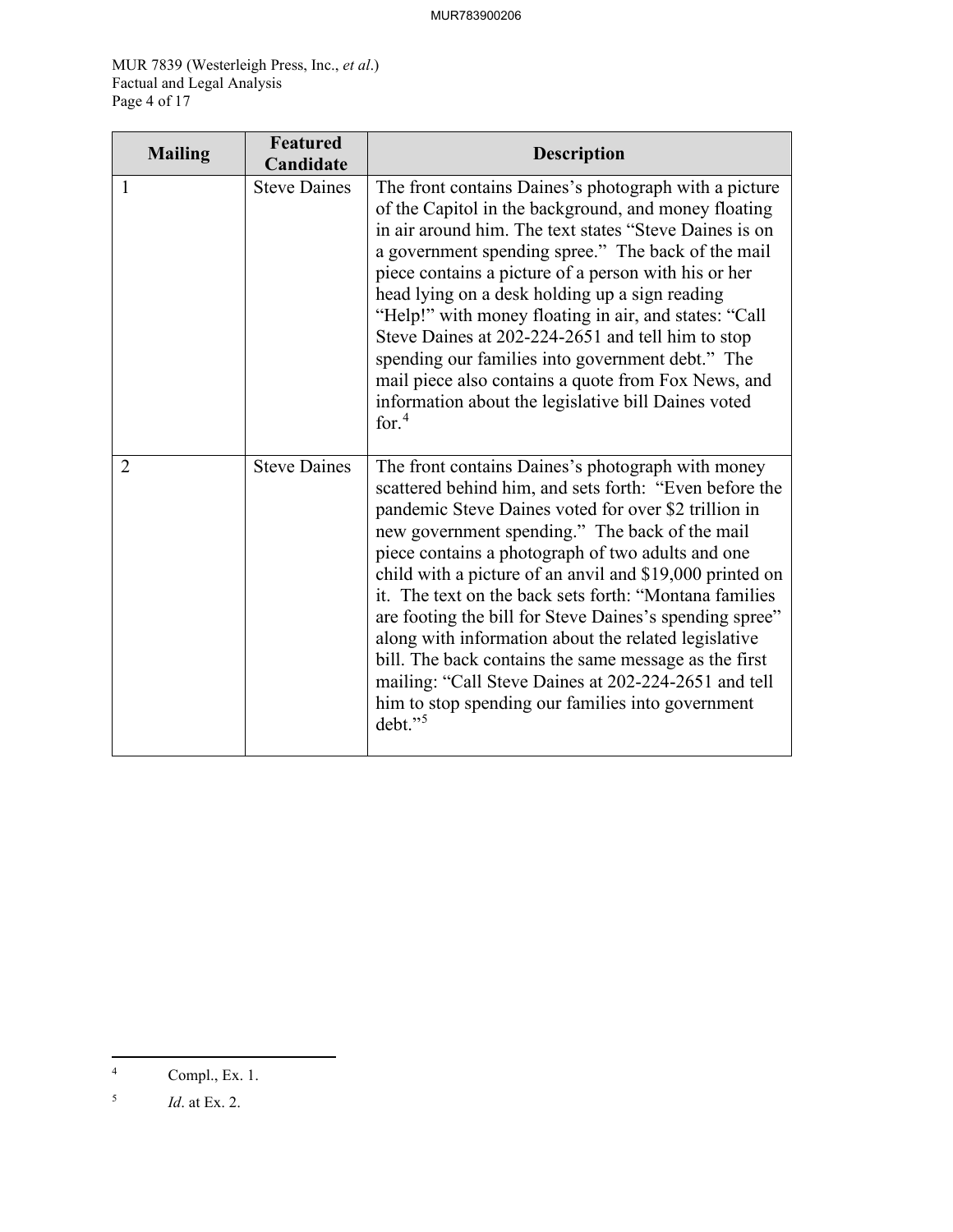| 3              | Dan Sullivan      | The front contains a photograph of Dan Sullivan imposed<br>over a picture of cargo crates painted with the Chinese<br>flag, and sets forth: "Why is Dan Sullivan turning his back<br>on Donald Trump and sticking up for China?" The back<br>discusses Sullivan's position on trade with China, and<br>says "Call Dan Sullivan at 202-224-2651 and tell him to<br>start standing up to China." <sup>6</sup>                                                                                                                                 |
|----------------|-------------------|---------------------------------------------------------------------------------------------------------------------------------------------------------------------------------------------------------------------------------------------------------------------------------------------------------------------------------------------------------------------------------------------------------------------------------------------------------------------------------------------------------------------------------------------|
| $\overline{4}$ | Dan Sullivan      | The images on this mail piece are identical to those of the<br>first mail piece, except a photograph of Dan Sullivan is<br>exchanged for Steve Daines's photograph. The front of<br>the fourth mail piece sets forth "Dan Sullivan is on a<br>government spending spree." The back states: "Call Dan<br>Sullivan at 202-224-3004 and tell him to stop spending<br>our families into government debt." The mail piece also<br>contains a quote from Fox News, and information about<br>the legislative bill Sullivan voted for. <sup>7</sup> |
| 5              | Lindsey<br>Graham | The front depicts various firearms and says "Lindsey<br>Graham wants to let the government round up guns. Will<br>they come for yours?" The back contains a photograph of<br>an adult and a child at a firing range, and a separate<br>photograph of Lindsey Graham. The text on the back<br>discusses legislation regarding gun control which Graham<br>sponsored, along with a quote from The Post and Courier,<br>and sets forth "Call Lindsey Graham at 202-224-5972 and<br>tell him to protect the Second Amendment." <sup>8</sup>     |

1 The Complaint alleges that the mailings should have contained a disclaimer stating who 2 paid for them and whether they were authorized by any candidate or candidate's committee.<sup>[9](#page-5-3)</sup> 3 The Complaint also alleges that the mailings may have been coordinated with the campaigns of 4 the incumbents' opponents and, if so, would therefore constitute prohibited in-kind corporate 5 contributions from Westerleigh Press or unidentified Westerleigh Press customers — depending

<span id="page-5-0"></span><sup>6</sup> Supp. Compl., Ex. 4.

<span id="page-5-1"></span><sup>7</sup> *Id*., Ex. 5.

<span id="page-5-2"></span><sup>8</sup> *Id*., Ex. 6.

<span id="page-5-3"></span><sup>9</sup> Compl. at 2-3; Supp. Compl. at 2-3.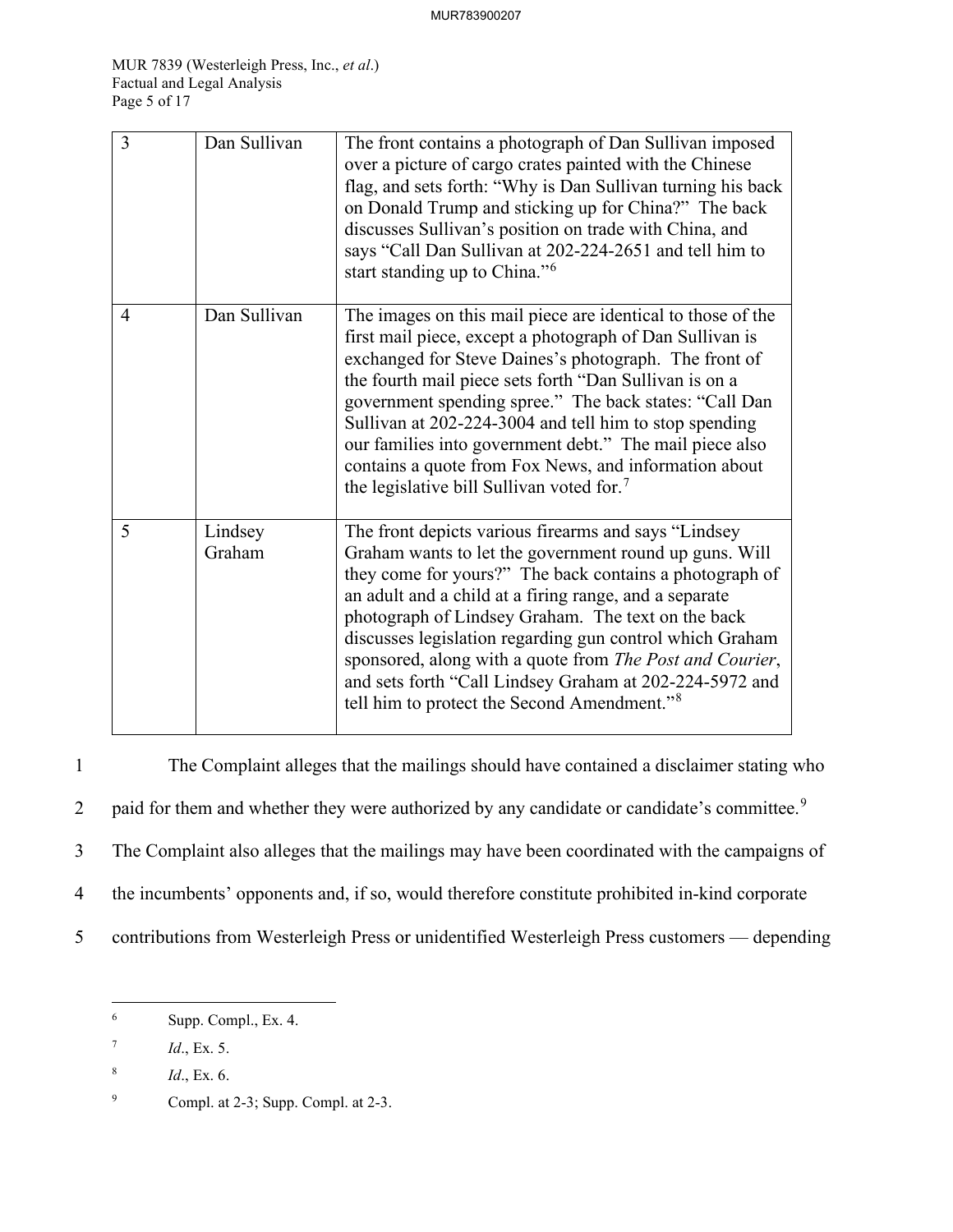MUR 7839 (Westerleigh Press, Inc., *et al*.) Factual and Legal Analysis Page 6 of 17

1 on whether the mailings were paid for by Westerleigh Press or its customers — to the Harrison, 2 Bullock, and Gross Committees.<sup>[10](#page-6-0)</sup> Alternatively, the Complaint alleges that if the mailings were 3 not coordinated, because they contained express advocacy, they were independent expenditures 4 and therefore Westerleigh Press or unidentified Westerleigh Press customers failed to report the 5 independent expenditure within 24 hours.<sup>[11](#page-6-1)</sup> 6 Westerleigh Press acknowledges that it produced and disseminated the mailings but 7 asserts that it did not pay for the mailings but rather was hired as a mail and print vendor by its 8 paying customers, the identities of which it does not reveal.<sup>[12](#page-6-2)</sup> Westerleigh Press submits an 9 affidavit from its President indicating that the customers are not federal political committees.<sup>[13](#page-6-3)</sup> 10 Westerleigh Press asserts that it is a vendor and is not responsible for ensuring that its printing 11 and mailing customers have disclaimers that may be required by the Act.<sup>[14](#page-6-4)</sup> Westerleigh Press 12 further argues, that since the mailings were not communications made by a political committee, 13 they only required disclaimers if they contained express advocacy, but that the mailings did not 14 contain express advocacy.<sup>[15](#page-6-5)</sup> Westerleigh Press further asserts that to its knowledge the mailings 15 were not coordinated with any candidate or party committee.<sup>[16](#page-6-6)</sup>

<span id="page-6-7"></span><span id="page-6-0"></span><sup>&</sup>lt;sup>10</sup> Compl. at 2-3; Supp. Compl. at 3-4. Although Westerleigh Press is a vendor, the Complaint appears to allege that Westerleigh Press may have paid for the mailings separate from or along with its unidentified customers or else was liable for the actions of its customers. *See* Supp. Compl. at 1 ("Westerleigh Press and one or more anonymous Respondents have created, paid for and disseminated false, misleading and anonymous mailers in at least two other states in violation of [the Act].").

<span id="page-6-1"></span><sup>11</sup> Compl. at 3; Supp. Compl. at 4.

<span id="page-6-2"></span><sup>&</sup>lt;sup>12</sup> Westerleigh Press Resp. at 1-2 (Feb. 5, 2021), James Glover, President, Westerleigh Press, Decl. ¶ 2 (Feb. 5, 2021).

<span id="page-6-3"></span><sup>13</sup> Westerleigh Press Resp. at 1, James Glover, President, Westerleigh Press, Decl. at 3 (averring that in January 2021 he "searched the Federal Election Commission political committee on-line database and confirmed the Customers are not on the list of registered political committees").

<span id="page-6-4"></span><sup>14</sup> Westerleigh Press Resp. at 1.

<span id="page-6-5"></span><sup>15</sup> *Id*. at 3-5.

<span id="page-6-6"></span><sup>&</sup>lt;sup>16</sup> *Id.* at 1; James Glover, President, Westerleigh Press, Decl. at 4.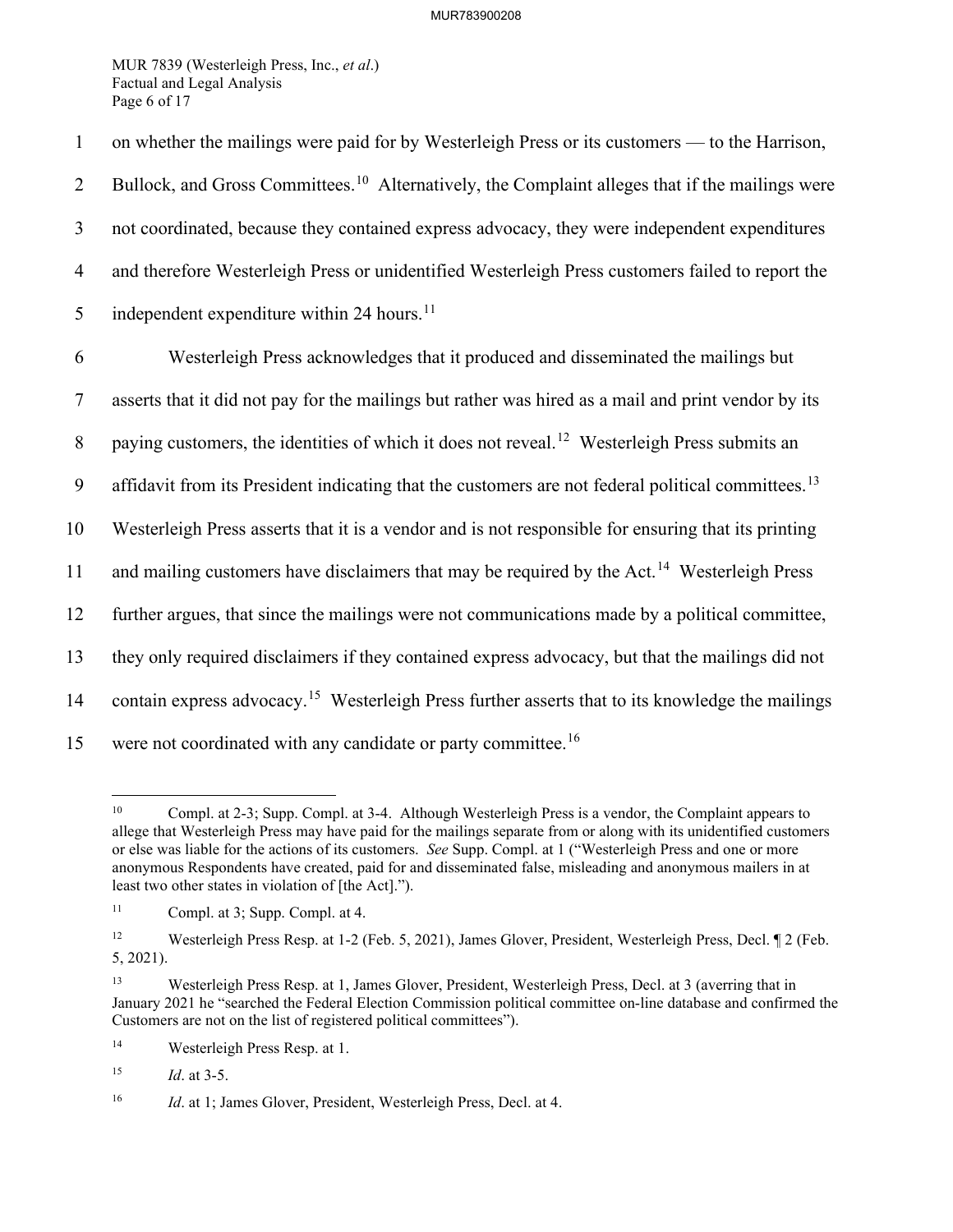MUR 7839 (Westerleigh Press, Inc., *et al*.) Factual and Legal Analysis Page 7 of 17

| $\mathbf{1}$   | The Bullock, Harrison, and Gross Committees filed separate Responses each denying any                                                          |
|----------------|------------------------------------------------------------------------------------------------------------------------------------------------|
| $\overline{2}$ | knowledge of the mailings, any involvement with their production or dissemination, and that                                                    |
| 3              | they paid for or coordinated with anyone regarding the mailings. <sup>17</sup> The Respondent Committees                                       |
| $\overline{4}$ | further assert that the allegations are speculative because the Complaint provides no evidence to                                              |
| 5              | suggest that there may have been coordination between the Committees and whoever sent the                                                      |
| 6              | mailings. <sup>18</sup> The Gross Committee attaches declarations from its treasurer and campaign                                              |
| $\tau$         | manager, averring that Westerleigh Press is not a vendor of the committee, and that the                                                        |
| 8              | committee had no involvement in preparing or sending the mailings. <sup>19</sup> Similarly, the Harrison                                       |
| 9              | Committee asserts that Westerleigh Press is not a vendor for the committee. <sup>20</sup>                                                      |
| 10             | Ш.<br><b>LEGAL ANALYSIS</b>                                                                                                                    |
| 11<br>12       | The Commission Finds No Reason to Believe that Westerleigh Press and<br>A.<br>Unknown Respondents Violated the Disclaimer Provision of the Act |
| 13<br>14       | For political committees, the Act and Commission regulations require that all "public                                                          |
| 15             | communications" must include a disclaimer. <sup>21</sup> For any other person, the Act and Commission                                          |
| 16             | regulations require disclaimers on all public communications that expressly advocate the election                                              |
| 17             | or defeat of a federal candidate or that solicit any contribution, as well as on any "electioneering                                           |

<span id="page-7-5"></span><span id="page-7-0"></span><sup>17</sup> Bullock Committee Resp. at 1 (Dec. 17, 2020); Harrison Committee Resp. at 1 (Dec. 17, 2020); Gross Committee Resp. at 1-2 (Dec. 4, 2020). On April 21, 2021, Montanans for Bullock converted from a principal campaign committee to a multi-candidate political committee and changed its name to Big Sky Values. Big Sky Values, Statement of Organization (Apr. 21, 2021). The allegations in the Complaint occurred prior to the conversion and name change. On July 22, 2021, Dr. Al Gross for U.S. Senate converted from a principal campaign committee to a multi-candidate political committee and changed its name to Northern Leadership PAC. Northern Leadership PAC, Statement of Organization (July 22, 2021). The allegations in the Complaint occurred prior to the conversion and name change.

<span id="page-7-1"></span><sup>&</sup>lt;sup>18</sup> Bullock Committee Resp. at 1-2; Harrison Committee Resp. at 1-2; Gross Committee Resp. at 1,3.

<span id="page-7-2"></span><sup>19</sup> Gross Committee Resp., Ex. A, Jay Petterson, Treasurer, Decl. ¶¶ 3-6, Ex. B, David Keith, Campaign Manager, Decl. ¶ 5.

<span id="page-7-3"></span><sup>20</sup> Harrison Committee Resp. at 1.

<span id="page-7-4"></span><sup>&</sup>lt;sup>21</sup> 52 U.S.C. § 30120(a); 11 C.F.R. § 110.11(a)(1).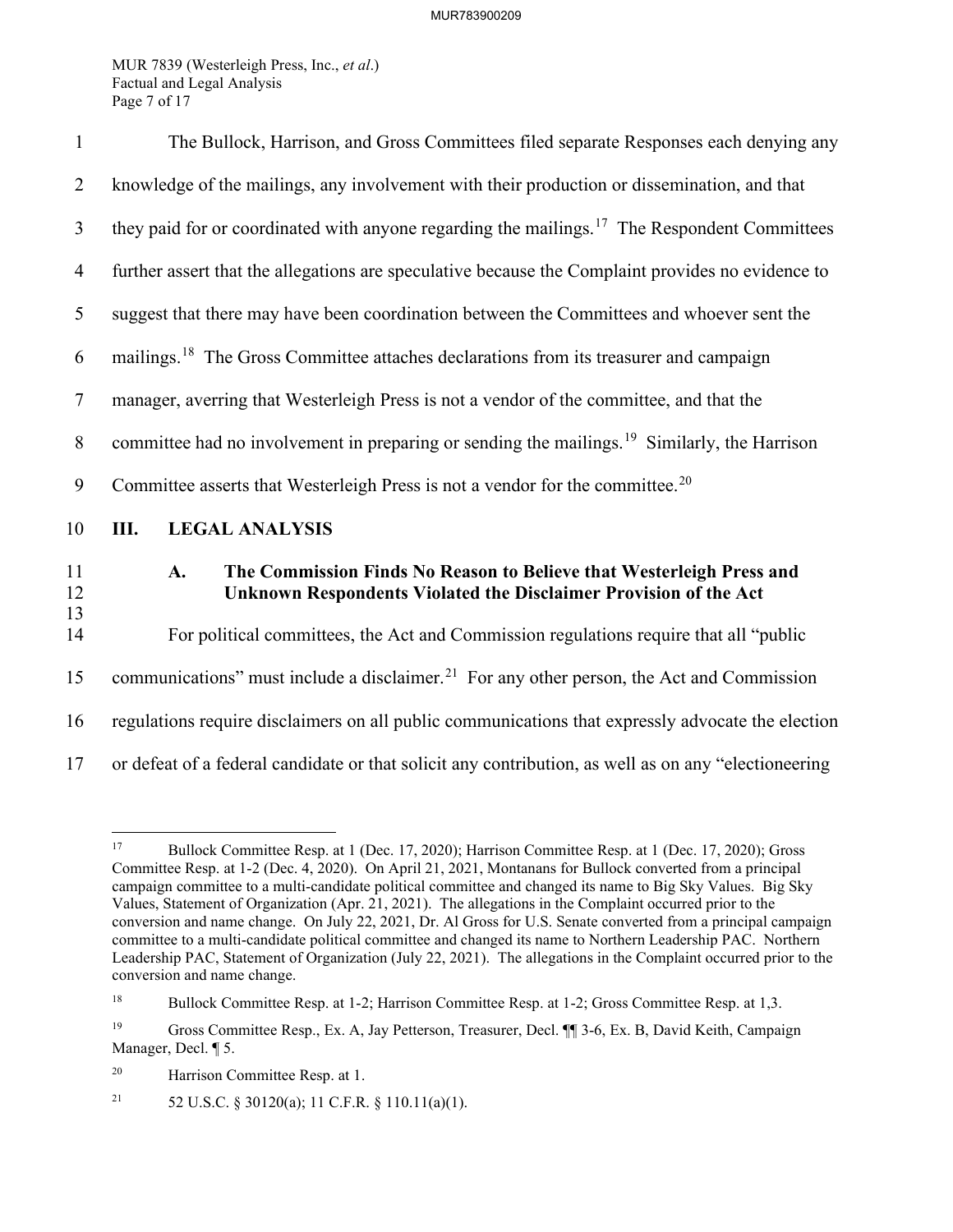### MUR783900210

MUR 7839 (Westerleigh Press, Inc., *et al*.) Factual and Legal Analysis Page 8 of 17

1 communications."<sup>[22](#page-8-0)</sup> Where required, disclaimers must be "presented in a clear and conspicuous 2 manner, to give the reader, observer, or listener adequate notice of the identity of the person or 3 political committee that paid for, and where required, that authorized the communication."<sup>[23](#page-8-1)</sup> If a 4 communication requiring a disclaimer is not authorized by a candidate or candidate's authorized 5 committee, it must clearly state the name and permanent street address, telephone number, or 6 website address of the person who paid for the communication and state that the communication  $\frac{1}{2}$  is not authorized by any candidate or candidate's committee.<sup>[24](#page-8-2)</sup> 8 The Complaint alleges that the five mailings at issue, described above, should have 9 contained a disclaimer stating who paid for them and whether they were authorized by any 10 candidate or candidate's committee.<sup>[25](#page-8-3)</sup> As explained below, there is no basis to conclude that the 11 mailings required a disclaimer. 12 Westerleigh Press states that it did not pay for the mailings but rather sent them on behalf 13 of its customers; the Response provides no details to identify its customers other than to state that 14 they are not political committees.<sup>[26](#page-8-4)</sup> Assuming Westerleigh Press's representation is accurate, 15 and we have no information to otherwise suggest that its customers were political committees, 16 the mailings would only require disclaimers if they were "public communications" that contained 17 express advocacy, or solicited a contribution, or were "electioneering communications." We

<span id="page-8-0"></span><sup>&</sup>lt;sup>22</sup> 52 U.S.C. § 30120(a); 11 C.F.R. § 110.11(a). The term "public communication" includes mass mailings, which in turn are defined as mailings "by United States mail . . . of more than 500 pieces of mail matter of an identical or substantially similar nature within any 30-day period." 52 U.S.C. § 30101(22), (23); 11 C.F.R. §§ 100.26, 100.27.

<span id="page-8-1"></span><sup>&</sup>lt;sup>23</sup> 11 C.F.R. § 110.11(c).

<span id="page-8-2"></span><sup>&</sup>lt;sup>24</sup> *Id.* § 110.11(b)(3).

<span id="page-8-3"></span><sup>&</sup>lt;sup>25</sup> Compl. at 2-3; Supp. Compl. at 2-3.

<span id="page-8-4"></span><sup>&</sup>lt;sup>26</sup> As mentioned above, Westerleigh Press's President avers that in January 2021 he searched the Commission's database to determine if the customer or customers were political committees. *Supra note* [13.](#page-6-7)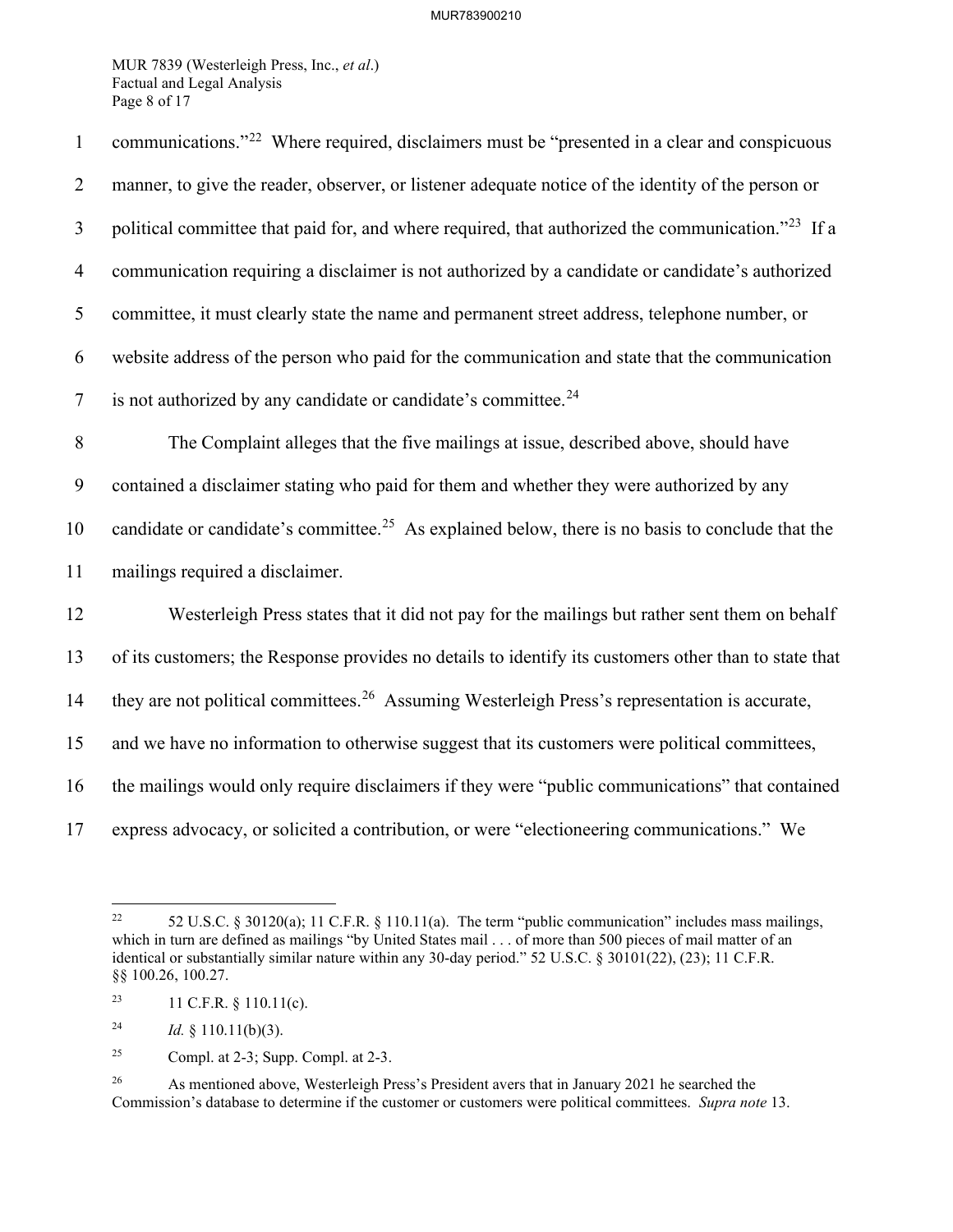MUR 7839 (Westerleigh Press, Inc., *et al*.) Factual and Legal Analysis Page 9 of 17

1 assess that none of these categories appear to be satisfied and thus no disclaimer was required for 2 any of the mailings.

3 At the outset, as printed material, the mailings do not satisfy the meaning of 4 electioneering communications, which includes only broadcast, cable, or satellite 5 communications meeting certain specified requirements.<sup>[27](#page-9-0)</sup> Further, the mailings do not solicit 6 any contribution.<sup>[28](#page-9-1)</sup> Thus, the analysis as to whether disclaimers were required focuses on 7 whether the mailings were public communications that contained express advocacy. 8 As an initial matter, it appears that the mailings may be "public communications" 9 because they were apparently "mass mailings."<sup>[29](#page-9-2)</sup> The Commission regulations define a mass 10 mailing as "a mailing by United States mail or facsimile of more than 500 pieces of mail matter 11 of an identical or substantially similar nature within any [30](#page-9-3)-day period."<sup>30</sup> As indicated by the 12 bulk mail permit appearing on each of the mailings, they were sent through the United States 13 Post Office via a vendor, suggesting that more than 500 pieces of mail were sent.<sup>[31](#page-9-4)</sup> 14 However, although the mailings were likely public communications, it does not appear 15 that they contained express advocacy. Under the Commission's regulations, a communication 16 contains express advocacy when it uses words or phrases which in context can have no other 17 reasonable meaning than to urge the election or defeat of one or more clearly identified 18 candidates.<sup>[32](#page-9-5)</sup> In addition, a communication contains express advocacy if, when taken as a whole

<span id="page-9-0"></span><sup>&</sup>lt;sup>27</sup> 52 U.S.C. § 30104(f)(3) (definition of "electioneering communication"); 11 C.F.R. § 100.29 (same).

<span id="page-9-1"></span><sup>&</sup>lt;sup>28</sup> 11 C.F.R. § 110.11(a)(3) (requiring a disclaimer if the communication solicits any contribution).

<span id="page-9-2"></span><sup>29</sup> *Id.* § 100.26 (definition of "public communication").

<span id="page-9-3"></span><sup>30</sup> *Id.* § 100.27 (definition of "mass mailing").

<span id="page-9-4"></span><sup>31</sup> Compl., Exs. 1, 2; Supp. Compl., Exs. 4, 5, 6.

<span id="page-9-5"></span><sup>32 11</sup> C.F.R. § 100.22(a); *Buckley v. Valeo*, 424 U.S. 1, 44 n.52 (1976); *FEC v. Mass. Citizens for Life*, 479 U.S. 238, 249 (1986).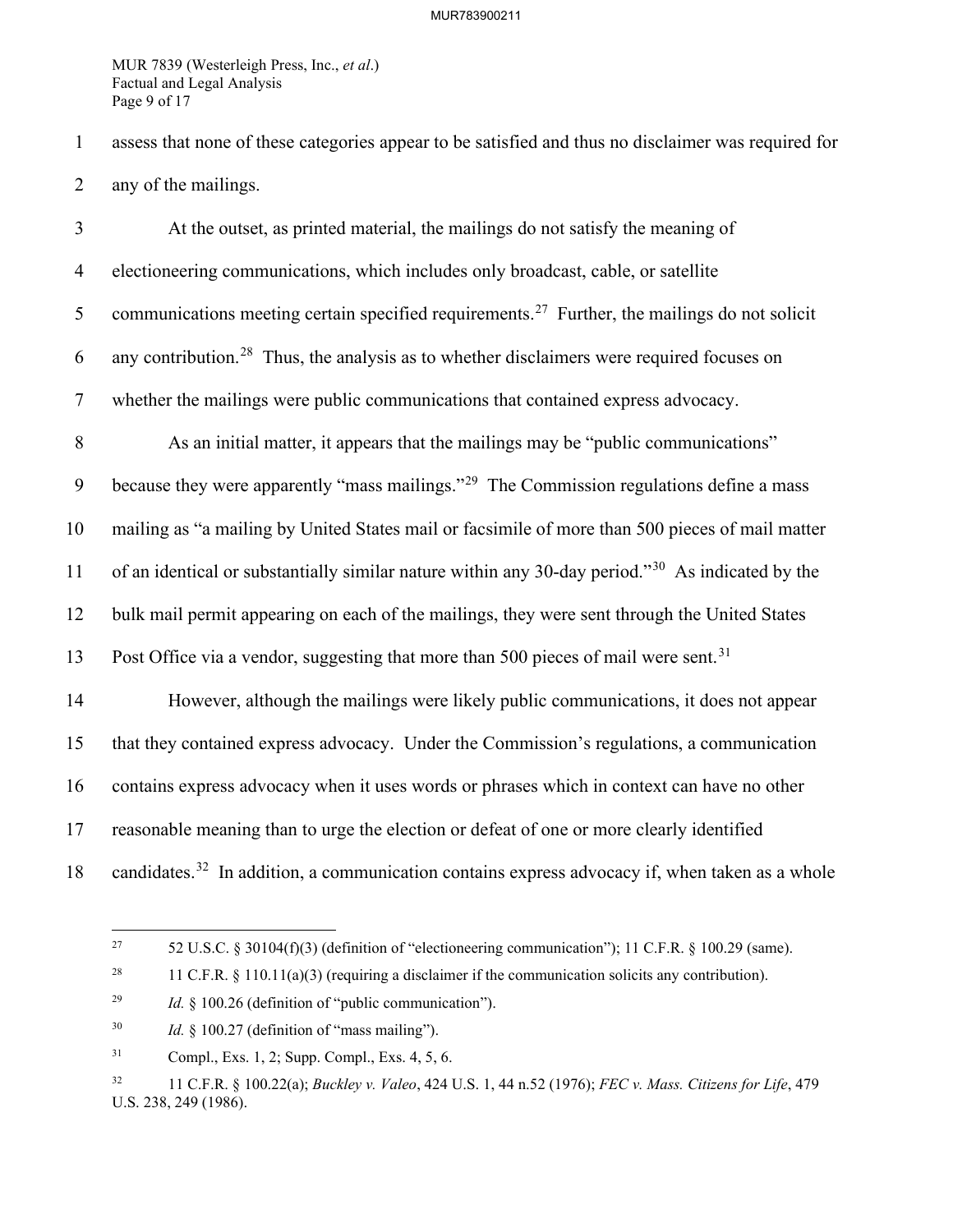MUR 7839 (Westerleigh Press, Inc., *et al*.) Factual and Legal Analysis Page 10 of 17

| $\mathbf{1}$   | and with limited reference to external events, it "could only be interpreted by a reasonable person                                                                                                             |  |
|----------------|-----------------------------------------------------------------------------------------------------------------------------------------------------------------------------------------------------------------|--|
| $\overline{2}$ | as containing advocacy of the election or defeat of one or more clearly identified candidates,"                                                                                                                 |  |
| 3              | because it contains an "electoral portion" that is "unmistakable, unambiguous, and suggestive of                                                                                                                |  |
| $\overline{4}$ | only one meaning" and "reasonable minds could not differ as to whether it encourages actions to                                                                                                                 |  |
| 5              | elect or defeat one or more clearly identified candidates or encourages some other kind of                                                                                                                      |  |
| 6              | action."33                                                                                                                                                                                                      |  |
| $\tau$         | Here, the mailings discuss either the candidate's purported position on a policy or                                                                                                                             |  |
| $8\,$          | pending legislation. For instance:                                                                                                                                                                              |  |
| 9              | Mail piece #1: "Steve Daines is on a government spending spree."; $34$<br>$\bullet$                                                                                                                             |  |
| 10<br>11<br>12 | Mail piece #2: "Even before the pandemic Steve Daines voted for over \$2 trillion in new<br>$\bullet$<br>government spending Montana families are footing the bill for Steve Daines's<br>spending spree."; $35$ |  |
| 13<br>14       | Mail piece #3: "Why is Dan Sullivan turning his back on Donald Trump and sticking up<br>for China?"; <sup>36</sup>                                                                                              |  |
| 15             | Mail piece #4: "Dan Sullivan is on a government spending spree."; $37$                                                                                                                                          |  |
| 16<br>17       | Mail piece #5 "Lindsay Graham wants to let the government round up guns. Will They<br>$\bullet$<br>come for yours?" 38                                                                                          |  |
| 18             | The exhortations in each of these mailings relate to asking the person — each of the                                                                                                                            |  |
| 19             | featured candidates were incumbents — to change their purported policy position:                                                                                                                                |  |

- <span id="page-10-2"></span>35 *Id*., Ex. 2.
- <span id="page-10-3"></span>36 Supp. Compl., Ex. 4.
- <span id="page-10-4"></span>37 *Id*., Ex. 5.
- <span id="page-10-5"></span>38 *Id*., Ex. 6.

<span id="page-10-0"></span><sup>33 11</sup> C.F.R. § 100.22(b).

<span id="page-10-1"></span><sup>34</sup> Compl., Ex. 1.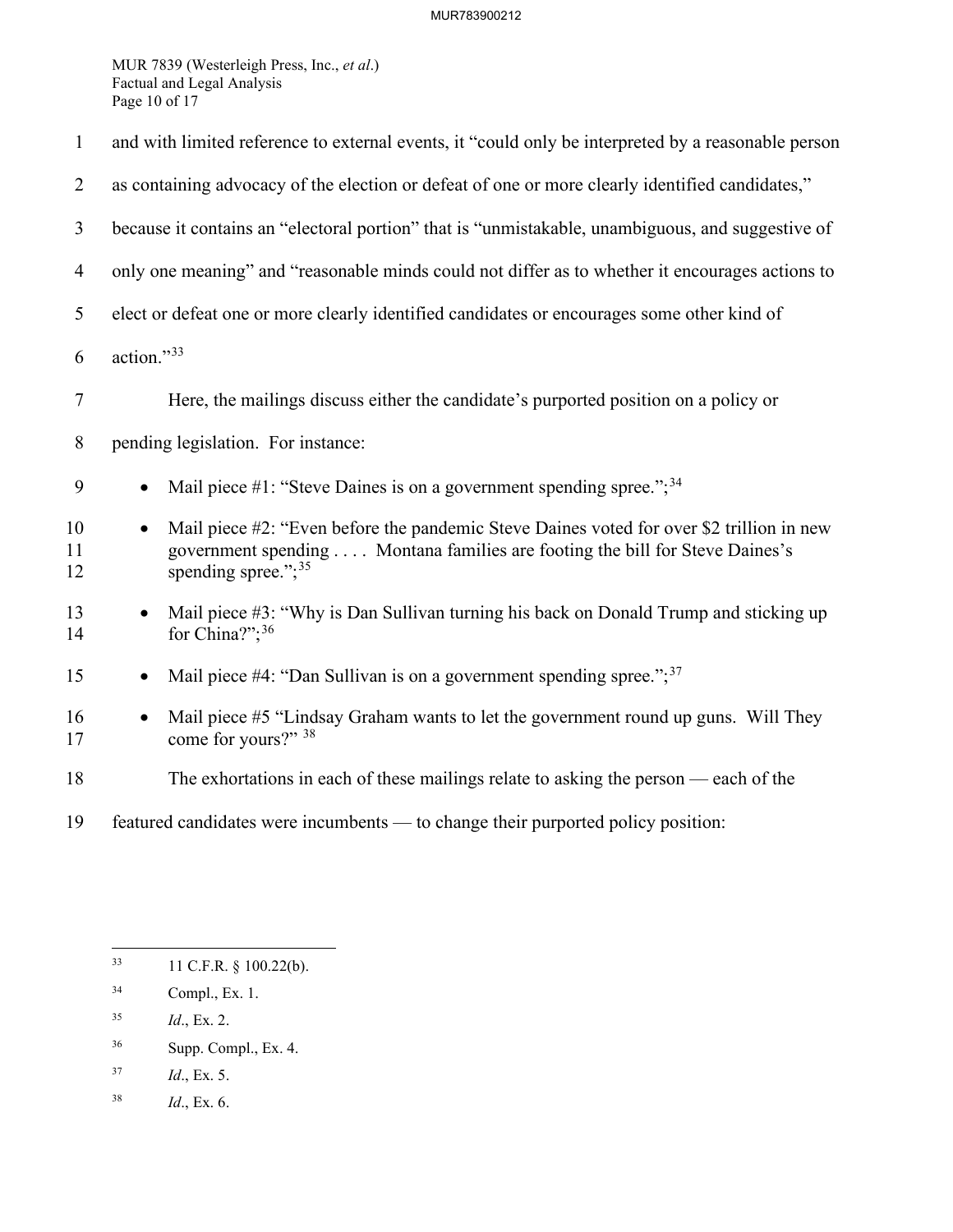### MUR783900213

MUR 7839 (Westerleigh Press, Inc., *et al*.) Factual and Legal Analysis Page 11 of 17

- 1 Mail piece #1: "Call Steve Daines at 202-224-2651 and tell him to stop spending our 2 families into government debt.";<sup>[39](#page-11-0)</sup>
- 3 Mail piece #2: "Call Steve Daines at 202-224-2651 and tell him to stop spending our 4 families into government debt."; $40$
- 5 Mail piece #3: "Call Dan Sullivan at 202-224-2651 and tell him to start standing up to 6 China."; $41$
- 7 Mail piece #4: "Call Dan Sullivan at 202-224-3004 and tell him to stop spending our 8 families into government debt.";<sup>[42](#page-11-3)</sup>
- 9 Mail piece #5 "Call Lindsey Graham at 202-224-5972 and tell him to protect the Second 10 Amendment." <sup>[43](#page-11-4)</sup>
- 11 Given that each of the exhortations is followed by an incumbent's congressional phone
- 12 number, the "tell him" call to action could be interpreted as a request to call and express
- 13 disapproval of a vote or stance on policy. There is no express exhortation to vote against the
- 14 incumbent. The mailings do not contain any reference to an election or call on the reader to take
- 15 any electoral action. Although the third mailing mentions Donald J. Trump, who was at the time
- 16 a presidential candidate *i.e.*, "Why is Dan Sullivan turning his back on Donald Trump and
- 17 sticking up for China?" Trump was also the President of the United States and this could be
- 18 interpreted as a call to action for Sullivan to align himself with the president's stance on foreign
- 19 policy. Thus, the mail pieces do not contain express advocacy under  $100.22(a)$ .<sup>[44](#page-11-5)</sup>

- <span id="page-11-2"></span>41 Supp. Compl., Ex. 4.
- <span id="page-11-3"></span>42 *Id*., Ex. 5.
- <span id="page-11-4"></span>43 *Id*., Ex. 6.

<span id="page-11-0"></span><sup>39</sup> Compl., Ex. 1.

<span id="page-11-1"></span><sup>40</sup> *Id*., Ex. 2.

<span id="page-11-5"></span><sup>44</sup> *See, e.g.*, Factual and Legal Analysis at 5-6, MUR 6311 (Americans for Prosperity) (finding no reason to believe where ad's exhortation "Tell [a Congressperson we] won't forget" followed by a phone number "could be interpreted as a request to call and express disapproval of the vote"); Advisory Opinion 2012-11 at 6-7 (Free Speech) (finding no express advocacy where an ad encouraged viewers to "call" an incumbent president to voice disapproval of his tax policy).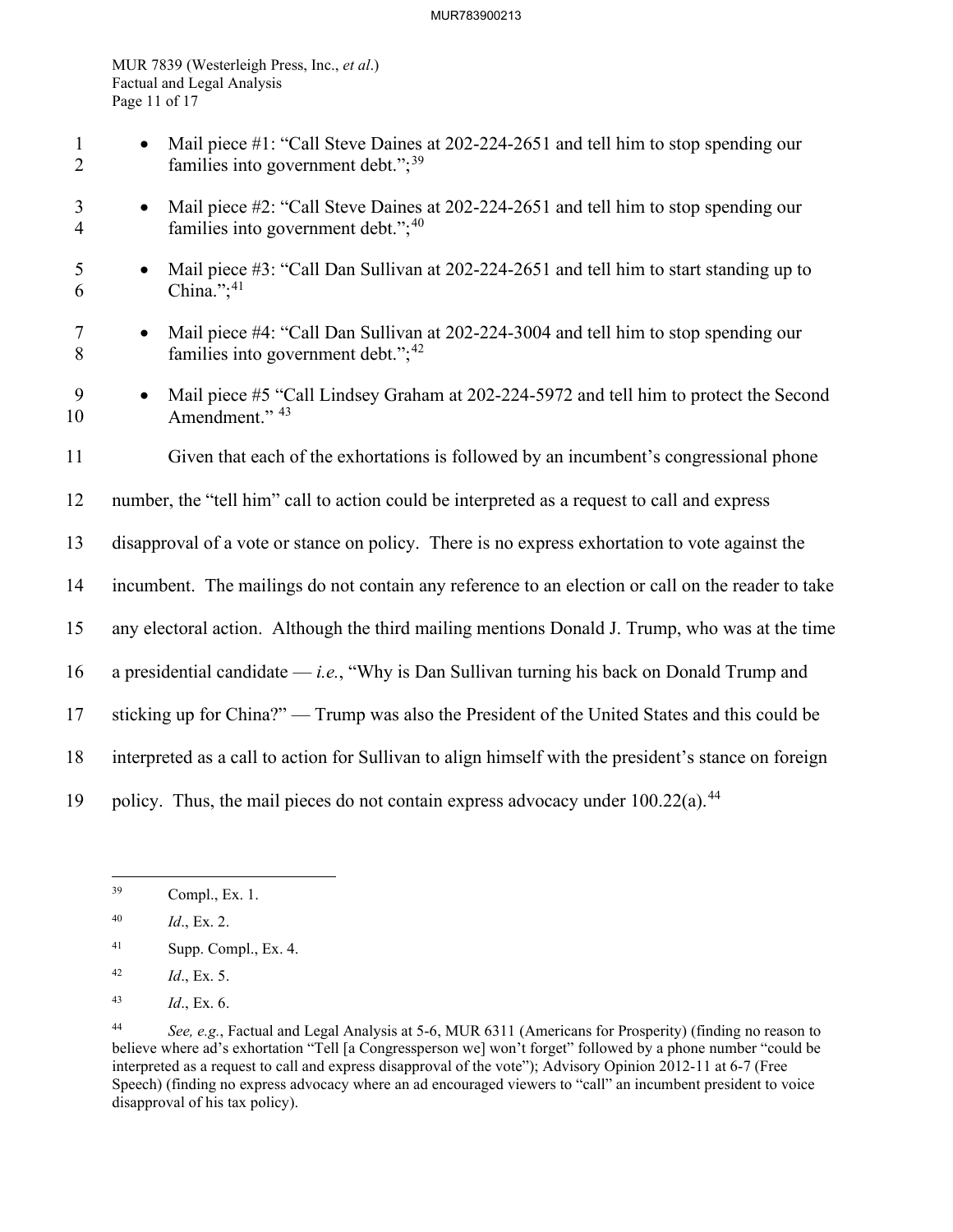MUR 7839 (Westerleigh Press, Inc., *et al*.) Factual and Legal Analysis Page 12 of 17

| $\mathbf{1}$   | In its explanation and justification for section 100.22(b), the Commission stated,                           |
|----------------|--------------------------------------------------------------------------------------------------------------|
| $\overline{2}$ | "communications discussing or commenting on a candidate's character, qualifications or                       |
| 3              | accomplishments are considered express advocacy under new section 100.22(b) if, in context,                  |
| $\overline{4}$ | they can have no other reasonable meaning than to encourage actions to elect or defeat the                   |
| 5              | candidate in question." <sup>45</sup> Here, the mail pieces do not comment on the candidate's character,     |
| 6              | qualifications or accomplishments. Moreover, they do not refer to the incumbents as candidates               |
| $\tau$         | in a federal election and do not mention their political opponents. <sup>46</sup> While the mail pieces were |
| $\,8\,$        | sent 12 days before the election, the focus of the communications is on the incumbents' stances              |
| 9              | on policy or pending legislation, and the target of the advertisement is a current officeholder with         |
| 10             | the ability to effect change on the policy. Thus, the mail pieces do not constitute express                  |
| 11             | advocacy under 11 C.F.R. § 100.22(b). <sup>47</sup>                                                          |
| 12             | Accordingly, because the mailings were not electioneering communications, did not                            |
| 13             | solicit a contribution, and were not public communications that contained express advocacy, and              |
| 14             | there is no information to suggest that the senders were political committees, there were no                 |
| 15             | obligations for the senders to include disclaimers.                                                          |

<span id="page-12-0"></span><sup>45</sup> Express Advocacy; Independent Expenditures; Corporate and Labor Organization Expenditures, 60 Fed. Reg. 35,292, 35,295 (July 6, 1995).

<span id="page-12-1"></span>Factual & Legal Analysis at 5-6, MUR 5854 (The Lantern Project) (finding no express advocacy where "the overwhelming focus of the communication is on issues and [the officeholder's] policies or positions on those issues" and the communications "lack . . . any electoral directives").

<span id="page-12-2"></span><sup>47</sup> Factual & Legal Analysis at 4-5, MUR 7150 (New Yorkers Together) (finding no reason to believe the respondent violated the disclaimer or independent expenditure reporting requirements of the Act, where the mailing included a candidate's statements on abortion and alleged disregard for women's health, yet did not contain express advocacy because it did not mention the candidate as a federal candidate, did not mention the federal election, and did not exhort recipients to vote for the candidate, and contained an exhortation to vote against a state candidate); Factual & Legal Analysis at 6-8, MUR 6122 (Nat'l Ass'n of Home Builders) (finding no reason to believe respondent made prohibited in-kind contribution because, on the whole, the subject mailing lacked a clear directive to take electoral action and was, therefore, not express advocacy).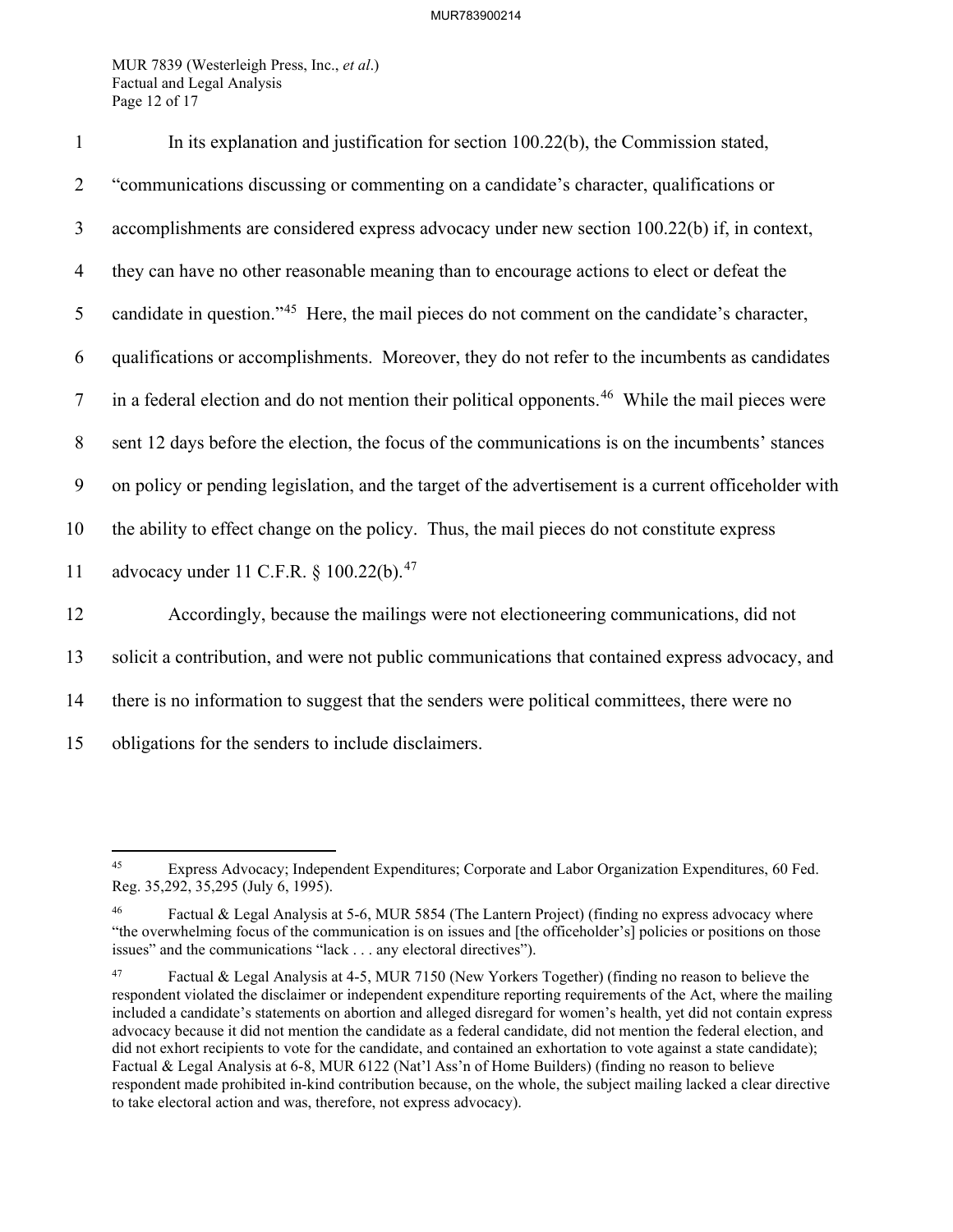MUR 7839 (Westerleigh Press, Inc., *et al*.) Factual and Legal Analysis Page 13 of 17

| $\mathbf{1}$             | Therefore, there is no reason to believe Westerleigh Press, Inc. and Unknown                                                                                                                |
|--------------------------|---------------------------------------------------------------------------------------------------------------------------------------------------------------------------------------------|
| $\overline{2}$           | Respondents violated 52 U.S.C. § 30120 by failing to include required disclaimers. <sup>48</sup>                                                                                            |
| 3<br>$\overline{4}$<br>5 | <b>B.</b><br>The Commission Finds No Reason to Believe that Westerleigh Press and<br>Unknown Respondents Violated the Reporting Requirements Relating to<br><b>Independent Expenditures</b> |
| 6                        | The term "independent expenditure" means an expenditure by a person for a                                                                                                                   |
| $\tau$                   | communication that expressly advocates the election or defeat of a clearly identified candidate;                                                                                            |
| $8\phantom{.}$           | and that is not made in cooperation, consultation, or concert with or at the request or suggestion                                                                                          |
| 9                        | of such candidate, his or her authorized political committee, their agents or a political party                                                                                             |
| 10                       | committee or its agents. <sup>49</sup> Persons other than political committees who make independent                                                                                         |
| 11                       | expenditures aggregating more than \$250 in a calendar year must file reports of independent                                                                                                |
| 12                       | expenditures. <sup>50</sup> Political committees and other persons that make or contract to make                                                                                            |
| 13                       | independent expenditures after the 20th day, but more than 24 hours, before an election must                                                                                                |
| 14                       | disclose the activity within 24 hours each time that the expenditures aggregate \$1,000 or                                                                                                  |
| 15                       | more. <sup>51</sup>                                                                                                                                                                         |
| 16                       | The Complaint alleges that Westerleigh Press and/or its unidentified customers, i.e.,                                                                                                       |
| 17                       | whoever paid for the mailings, which were sent 12 day before the election, failed to report                                                                                                 |
| 18                       | independent expenditures within the required 24 hours. <sup>52</sup> Regardless of whether the unidentified                                                                                 |

<span id="page-13-0"></span><sup>48</sup> We note that a vendor is not liable for the disclaimer requirements of its customers. *See* 52 U.S.C. § 30120(a); 11 C.F.R. § 110.11(a); Factual & Legal Analysis at 9, MUR 5158 (Brady Campaign to Prevent Gun Violence) ("[C]ommittees, not vendors, are responsible for ensuring that proper disclaimers appear on communications.") (citing MUR 4759 (Maloof); MUR 4741 (Mary Bono Committee); MUR 3682 (Fox for Congress Committee)).

<span id="page-13-1"></span><sup>49 52</sup> U.S.C. § 30101(17); 11 C.F.R § 100.16.

<span id="page-13-2"></span><sup>50 52</sup> U.S.C. § 30104(c)(1); *see also* 11 C.F.R. §§ 104.4, 109.10(b).

<span id="page-13-3"></span><sup>51 52</sup> U.S.C. § 30104(g)(1); 11 C.F.R §§ 104.4(c), 109.10(d).

<span id="page-13-4"></span><sup>52</sup> Compl. at 3; Supp. Compl. at 4.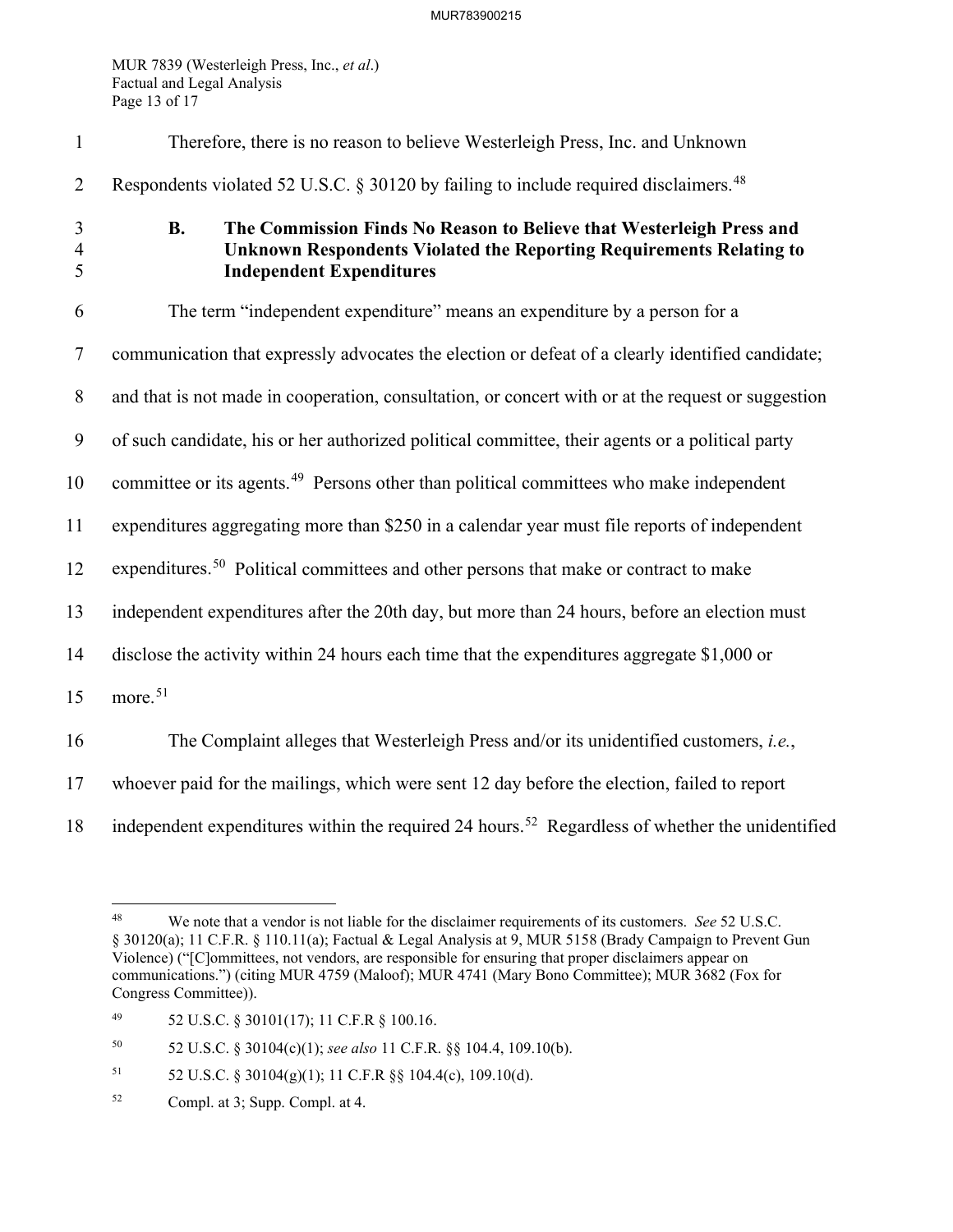MUR 7839 (Westerleigh Press, Inc., *et al*.) Factual and Legal Analysis Page 14 of 17

| $\mathbf{1}$             | Westerleigh Press customers were political committees, under 52 U.S.C. § 30104(g)(1), they                                                                                                                                                                         |
|--------------------------|--------------------------------------------------------------------------------------------------------------------------------------------------------------------------------------------------------------------------------------------------------------------|
| $\overline{2}$           | would still have an obligation to report independent expenditures aggregating in excess of                                                                                                                                                                         |
| $\mathfrak{Z}$           | \$1,000 within 24 hours of the expenditures. The same is true for Westerleigh Press if it were the                                                                                                                                                                 |
| $\overline{4}$           | payor. However, because we conclude that the mailings do not contain express advocacy, <sup>53</sup> they                                                                                                                                                          |
| 5                        | are not independent expenditures and would not be required to be reported as such.                                                                                                                                                                                 |
| 6                        | Therefore, there is no reason to believe Westerleigh Press, Inc. and Unknown                                                                                                                                                                                       |
| $\tau$                   | Respondents violated 52 U.S.C. § 30104(c) by failing to report independent expenditures.                                                                                                                                                                           |
| 8<br>9<br>10<br>11<br>12 | $\mathbf{C}$ .<br>The Commission Finds No Reason to Believe that Westerleigh Press and<br><b>Unknown Respondents Made, and Respondent Committees Knowingly</b><br>Accepted and Failed to Report, Excessive or Prohibited In-Kind Corporate<br><b>Contributions</b> |
| 13                       | Political committees must report their financial activity, including their receipts and                                                                                                                                                                            |
| 14                       | disbursements in accordance with the provisions of the Act and Commission regulations. <sup>54</sup> Each                                                                                                                                                          |
| 15                       | political committee must report the name, mailing address, occupation, and employer of any                                                                                                                                                                         |
| 16                       | individual who contributes more than \$200 to the committee in a calendar year, along with the                                                                                                                                                                     |
| 17                       | amount and date of the individual's contributions. <sup>55</sup> Among other required itemizations, the                                                                                                                                                            |
| 18                       | report must include the identification of each political committee making a contribution to the                                                                                                                                                                    |
| 19                       | reporting committee together with the date and amount of the contribution. <sup>56</sup> Under the Act, a                                                                                                                                                          |
| 20                       | "contribution" includes "any gift, subscription, loan, advance, or deposit of money or anything of                                                                                                                                                                 |
| 21                       | value made by any person for the purpose of influencing any election for Federal office. <sup>57</sup> The                                                                                                                                                         |

<span id="page-14-0"></span><sup>53</sup> Part III[.A.](#page-7-5) 

<span id="page-14-1"></span><sup>54 52</sup> U.S.C. § 30104(b)(2), (4); 11 C.F.R. § 104.3(a), (b).

<span id="page-14-2"></span><sup>55</sup> 52 U.S.C. § 30104(b)(3)(A); 11 C.F.R. § 104.3(a)(4)(i).

<span id="page-14-3"></span><sup>56 52</sup> U.S.C. § 30104(b)(3)(B); 11 C.F.R. § 104.3(a)(4)(ii).

<span id="page-14-4"></span><sup>57 52</sup> U.S.C. § 30101(8)(A); 11 C.F.R. § 100.52.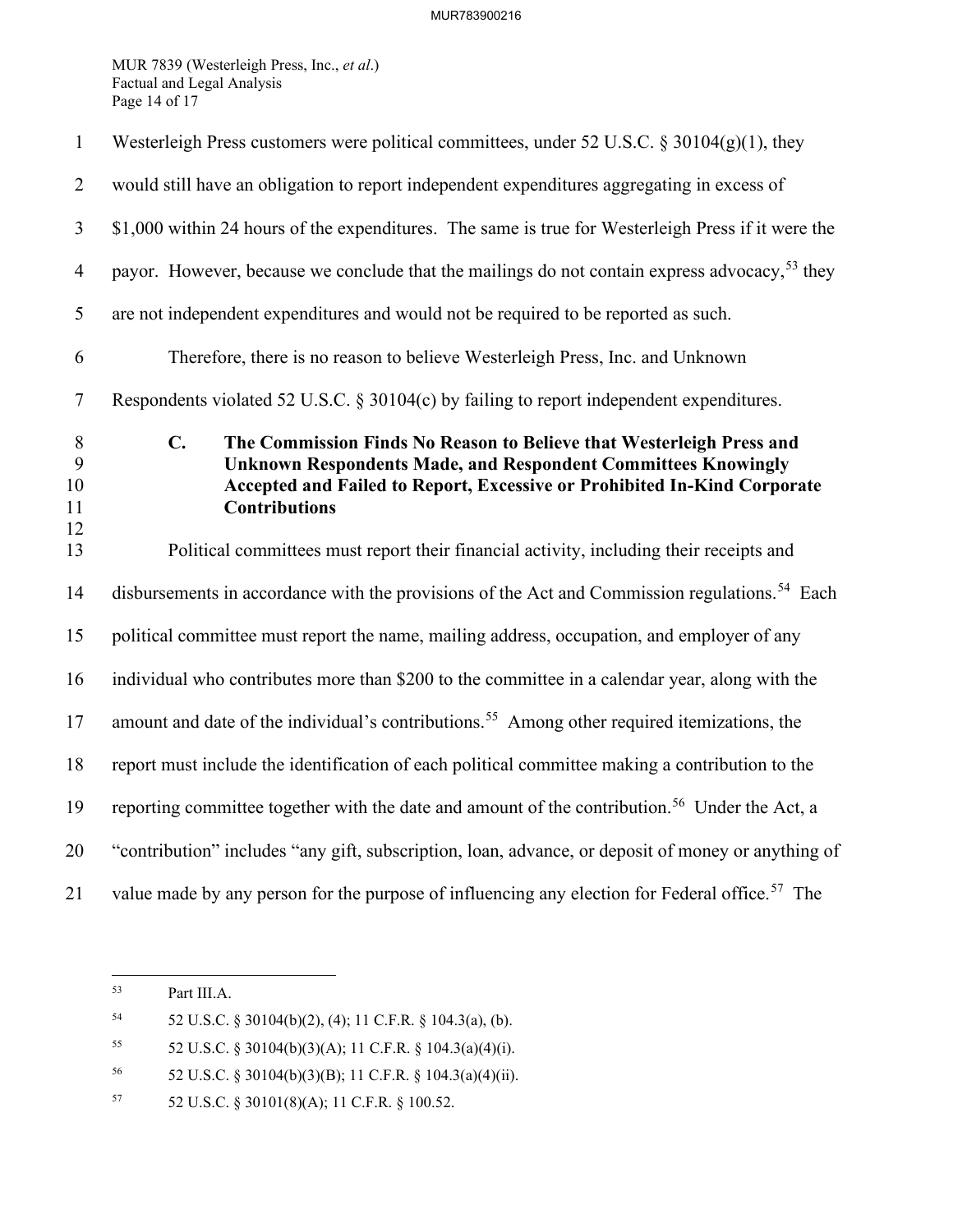MUR 7839 (Westerleigh Press, Inc., *et al*.) Factual and Legal Analysis Page 15 of 17

| $\mathbf{1}$   | term "anything of value" includes "all in-kind contributions." <sup>58</sup> In- kind contributions include |
|----------------|-------------------------------------------------------------------------------------------------------------|
| $\overline{2}$ | "coordinated expenditures," that is, expenditures "made by any person in cooperation,                       |
| $\mathfrak{Z}$ | consultation or in concert, with, or at the request or suggestion of, a candidate, his [or her]             |
| $\overline{4}$ | authorized committees, or their agents." <sup>59</sup> Under Commission regulations, a communication is     |
| 5              | coordinated and treated as an in-kind contribution when it is: (1) paid for by a third-party; (2)           |
| 6              | satisfies one of five content standards; and (3) satisfies one of five conduct standards. <sup>60</sup>     |
| $\tau$         | The Act limits the amount an individual may contribute to a candidate's authorized                          |
| $8\phantom{.}$ | committee per election (\$2,800 during the 2020 election cycle) and limits the amount a candidate           |
| 9              | committee may contribute to another candidate committee per election (\$2,000 during the 2020               |
| 10             | election cycle). <sup>61</sup> Likewise, the Act prohibits any candidate or committee from knowingly        |
| 11             | accepting an excessive contribution. <sup>62</sup> The Act prohibits corporations from making               |
| 12             | contributions to federal candidates, and likewise bars candidates, political committees (other than         |
| 13             | independent expenditure-only political committees and committees with hybrid accounts), and                 |
| 14             | other persons, from knowingly accepting or receiving corporate contributions. <sup>63</sup>                 |
| 15             | The Complaint alleges that Westerleigh Press or Unknown Respondents may have                                |
| 16             | coordinated the mailings with the campaigns of the incumbents' opponents. <sup>64</sup> However, as         |

<span id="page-15-1"></span>59 52 U.S.C. § 30116(a)(7)(B); 11 C.F.R. § 109.20.

<span id="page-15-4"></span>62 52 U.S.C. § 30116(f), *see also* 11 C.F.R. § 110.9.

<span id="page-15-5"></span>63 52 U.S.C. § 30118(a); 11 C.F.R. § 114.2(a), (d).

<span id="page-15-6"></span>64 Compl. at 2-3; Supp. Compl. at 3-4.

<span id="page-15-0"></span><sup>58 11</sup> C.F.R. § 100.52(d).

<span id="page-15-2"></span><sup>60 11</sup> C.F.R. § 109.21(a).

<span id="page-15-3"></span><sup>61 52</sup> U.S.C. § 30116(a)(1)(A); *see also* 11 C.F.R. § 110.1(b); Price Index Adjustments for Contribution and Expenditure Limitations and Lobbyist Bundling Disclosure Threshold, 84 Fed. Reg. 2,504, 2,505 (Feb. 7, 2019) (adjusting certain limitations for the 2019-2020 election cycle).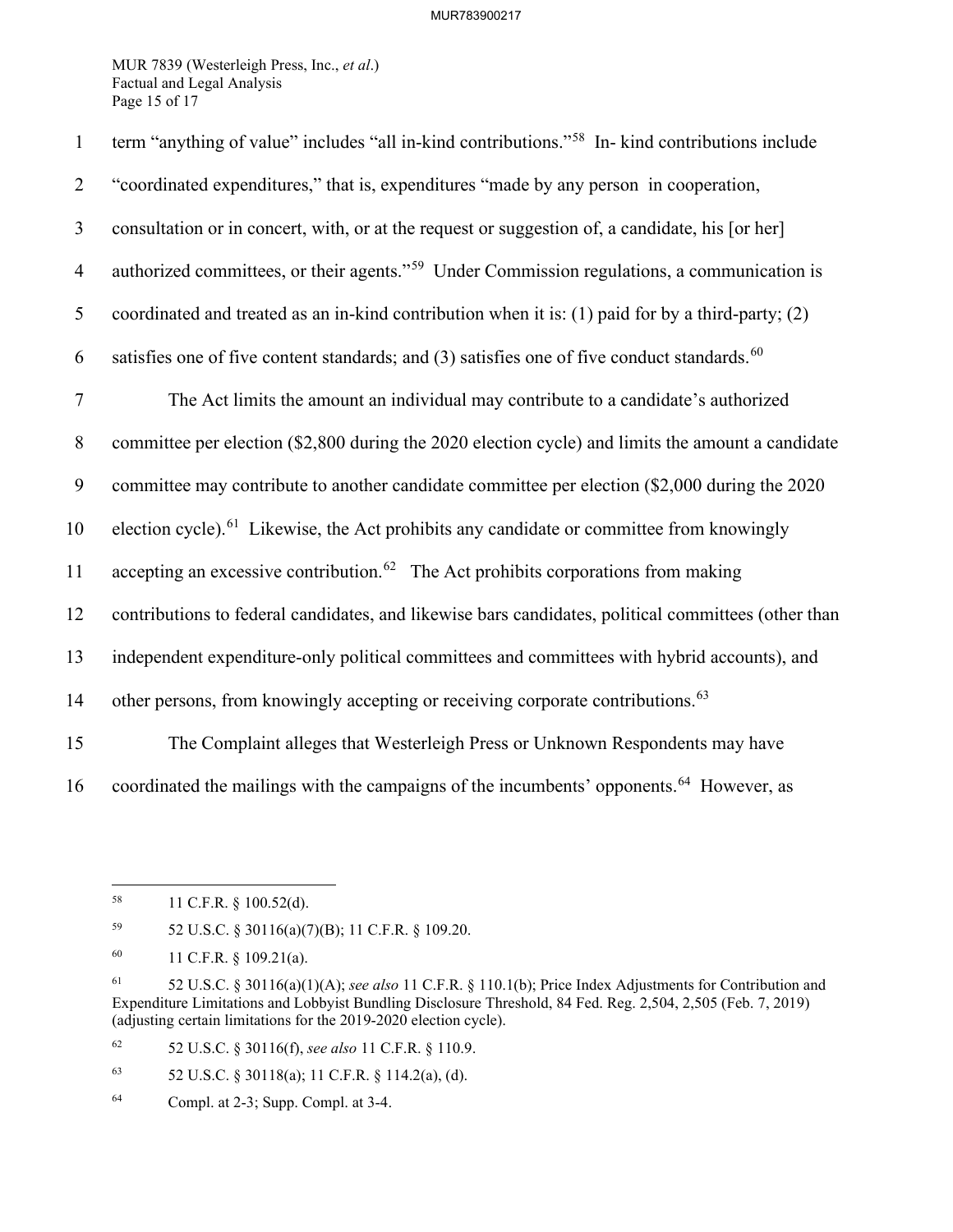MUR 7839 (Westerleigh Press, Inc., *et al*.) Factual and Legal Analysis Page 16 of 17

1 explained below, the Commission's three-prong coordinated communication regulation<sup>[65](#page-16-0)</sup> does 2 not appear to be satisfied.

There is no information satisfying the conduct prong,  $66$  *i.e.*, there is nothing to suggest 4 that Westerleigh Press or its unidentified customers coordinated with the Harrison, Gross, or 5 Bullock Committees. In support of its coordination allegation, the Complaint points to 6 Westerleigh Press's website on which it "describes itself as having specialty knowledge and 7 information about 'political printing' and that 'Westerleigh Press is the nationwide leader in 8 union political print and mail,' and identifies several Democratic candidates as clients."<sup>[67](#page-16-2)</sup> 9 According to the Complaint, "Westerleigh Press, as an experienced 'political printer,' is well 10 aware of the requirements of federal law regarding the inclusion of disclaimers and information 11 as to the source of payment for political mailings about federal candidates and campaigns. 12 Westerleigh Press has conspired with unknown Democratic operatives and/or committees to 13 violate federal law  $\ldots$  ."<sup>[68](#page-16-3)</sup> 14 The Complaint does not provide any specific factual support for its general allegations 15 that the mail pieces were made at the request or suggestion of the Respondent Committees, or 16 that they had substantial discussion in or material involvement in the creation, production, or 17 distribution of the mail pieces. Further, although we do not know the identities of the 18 anonymous senders, the Respondent Committees all deny that they coordinated with anyone

<span id="page-16-0"></span>19 about the mailings, and the response from the Gross Committee included a sworn declaration

<sup>65 11</sup> C.F.R. § 109.21.

<span id="page-16-1"></span><sup>66 11</sup> C.F.R.  $\S$  109.21(a)(3), (d).

<span id="page-16-2"></span><sup>67</sup> Compl. at 1 (citing *Political Printing. Your premier union printer for all your campaign resources,* Westerleigh Press, Inc., [https://wpprinting.com/political-printing/,](https://wpprinting.com/political-printing/) (last visited Dec. 29, 2021)).

<span id="page-16-3"></span><sup>68</sup> *Id*. at 1.